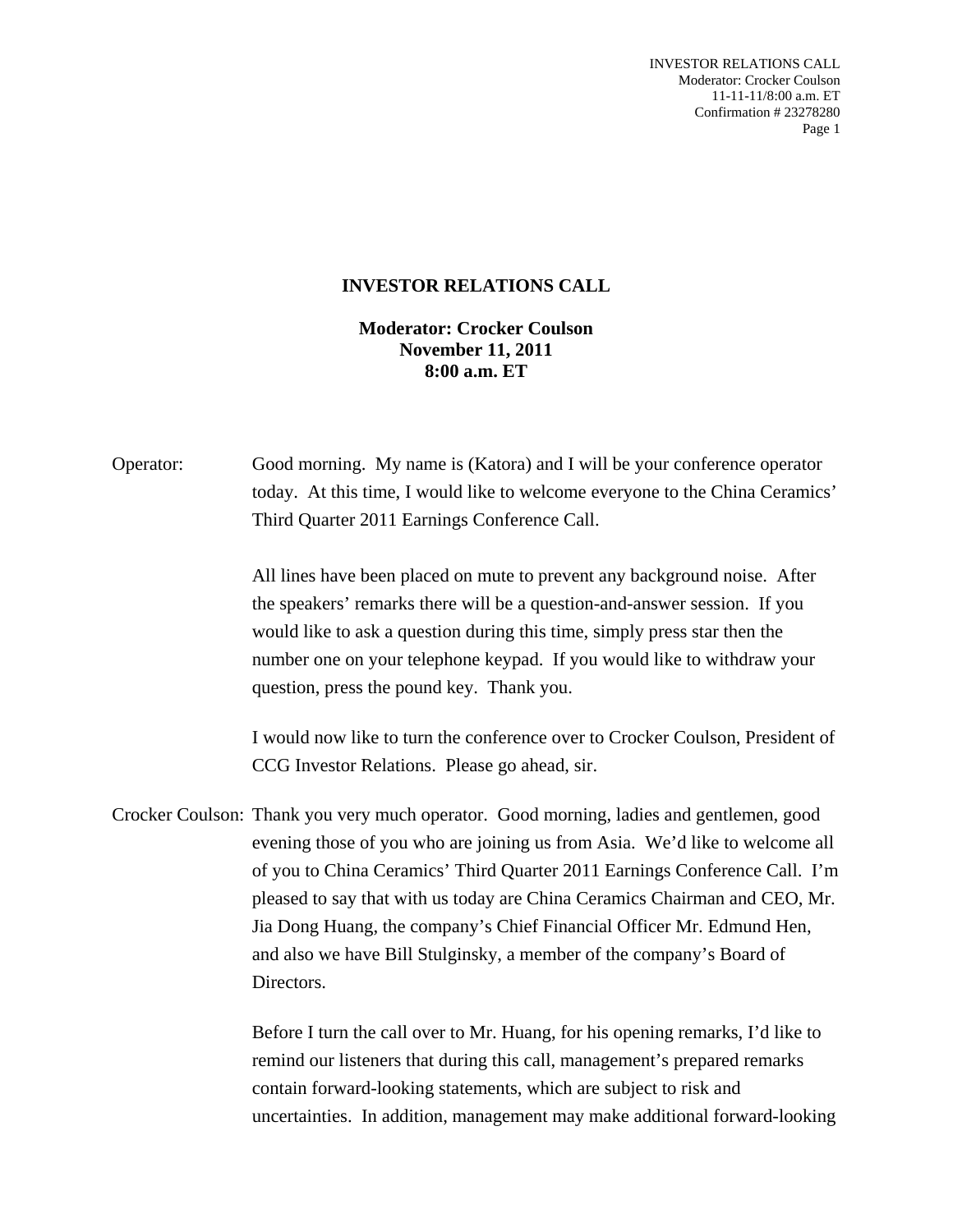statements in response to your questions. Therefore, the company claims the protection of the Safe Harbor for forward-looking statements, that's contained in the Private Securities Litigation Reform Act of 1995.

 Actual results may differ from those discussed today. We'd like to refer to a more detailed discussion on the risk and uncertainties with the company's filings for the SEC. In addition, any projections as the company's future performance represent management's estimates as of today, November 14, 2011. China Ceramics assumes no obligation to update these projections in the future as market conditions change.

 To supplement the company's financial results presented in accordance with IFRS, management may make reference to certain non-GAAP financial measures which the company believes provide meaningful additional information to better understand the company's performance. A statement reconciling any non-GAAP measures to the nearest IFRS can be found in the earnings press release that went out earlier this morning.

 Please note that the conference call this morning is going to be limited to a discussion of the company's third quarter earnings and operations. The call will be opened up to questions and answers at the conclusion of management's presentation. Due to the limited time allocated for the call, we'd like to ask participants in the Q&A to limit their questions and comments to this topic only.

With those formalities now out of the way, it's my great pleasure to turn this call over to China Ceramics' Chairman and CEO, Mr. Jia Dong Huang and China Ceramics' CFO Mr. Hen, who'll be translating for Mr. Huang. Mr. Huang, you may proceed.

Jia Dong Huang: (Speaking in foreign language).

Edmund Hen: Thank you, Crocker.

Jia Dong Huang: (Speaking in foreign language).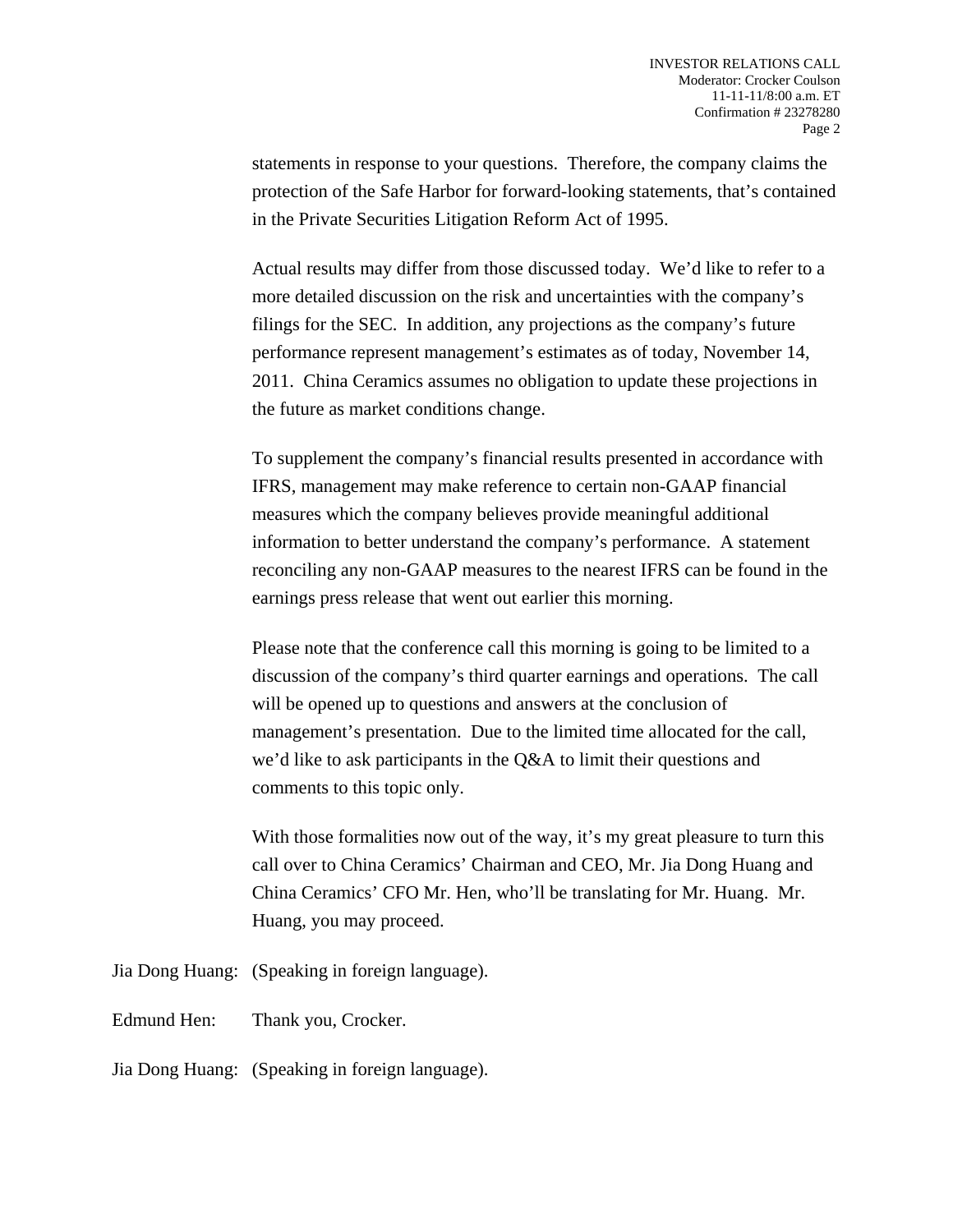- Edmund Hen: On behalf of the company, I'd like to welcome everyone (turning) our 2011 third quarter earnings conference call.
- Jia Dong Huang: (Speaking in foreign language).
- Edmund Hen: We are very pleased to report another quarter of excellent operating and financial results, recording 28 percent and 20 percent year-over-year growth in revenue and net income respectively.

Jia Dong Huang: (Speaking in foreign language).

- Edmund Hen: Our increase (inaudible) ceramic tiles and expanded production in capacity for the key drivers of revenue growth for the third quarter. The year-over-year increase in total (live) performance was driven by 28 percent increase in sales volume of ceramic tiles, as a result of our increased utilization of new production capacity. During the quarter, we also successfully completed expansion of our Hangda facility enabling us to produce 42 million square meters of ceramic tiles per year, up from 32 million square meters in the second quarter of 2011. It illustrates the continuous strong demand for building materials and our exceptional execution and delivery capabilities. This was a substantial achievement for us and our key element of our strategic growth plan.
- Jia Dong Huang: (Speaking in foreign language).
- Edmund Hen: As a results, our current total annual production capacity of ceramic tiles which is 52 million square meters, we remain on track to complete phase II to Hangda it by the end of 2011, by which time our annual total capacity, maybe increase to 72 million square meters of ceramic tiles, of 38 percent from our current slab.

Jia Dong Huang: (Speaking in foreign language).

Edmund Hen: As for the industrial, as many of you are aware, in 2011, (U.S.) funding for our portable housing has been introduced to the market in response to (inaudible) excessive landing for property speculation. These include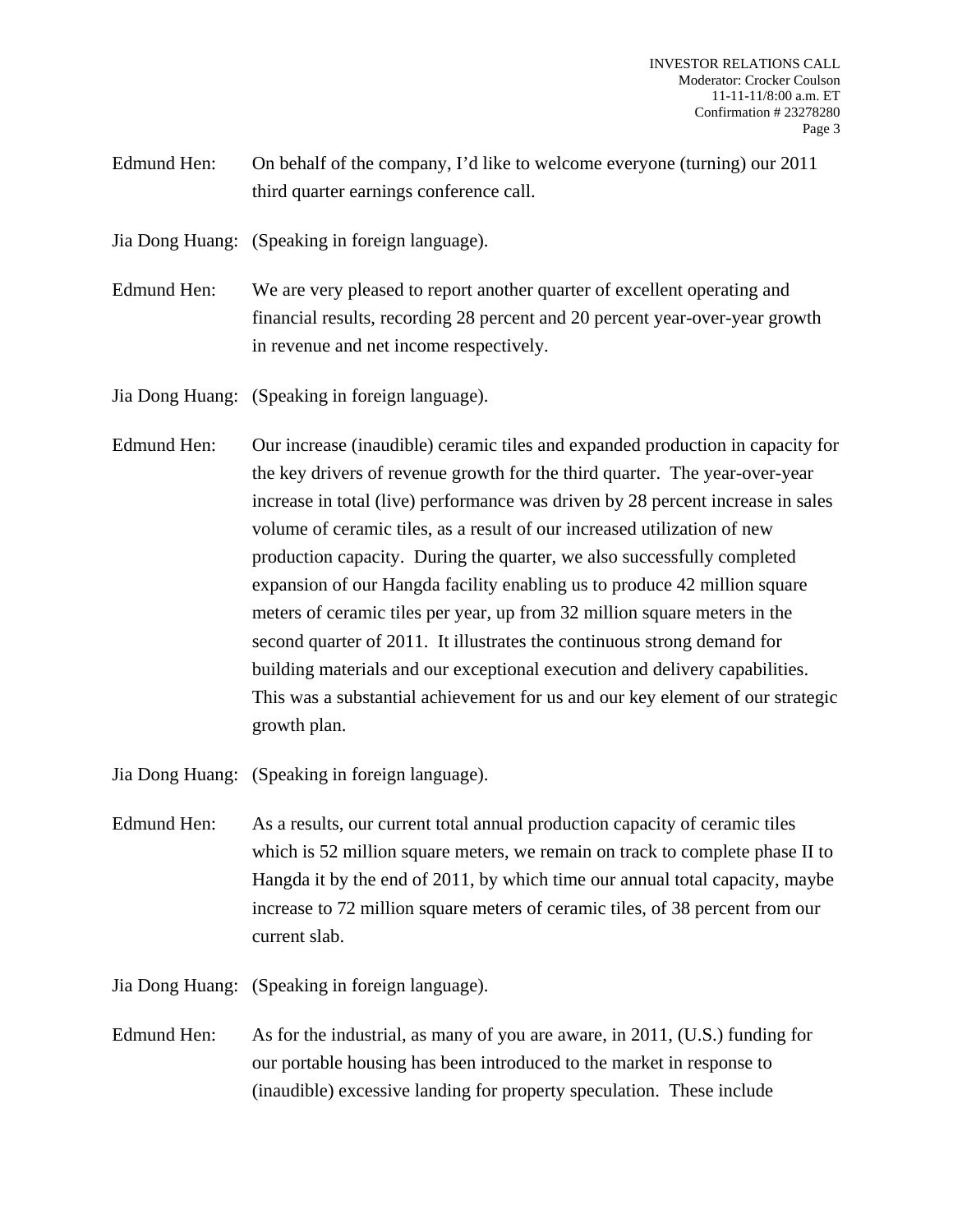insurance funds, the housing provident funds and for the both housing fund and selling vehicles.

Jia Dong Huang: (Speaking in foreign language).

Edmund Hen: Further, according to recent stature, China's Portable Housing Program is picking on momentum. So, further by China's plan to build 36 million units of portable housing during the (throughout supply) year plan. We view this as a positive sign to diversify growth FA, custom, (inaudible) as well as overall economic growth.

Jia Dong Huang: (Speaking in foreign language).

Edmund Hen: Therefore, due to continued positive fundamentals, we see a strong pile of order for the remaining quarters of this year. We view this as the execution of our strategic plan to increase production capacity, to enhance our competitive advantage and ultimately secure market share gains in the industry.

Jia Dong Huang: (Speaking in foreign language).

Edmund Hen: In conclusion, we are very pleased with our third quarter financial performance, confident, as to our market position and optimistic about opportunities the lay ahead for us with our ongoing capacity expansion. And new stay-offs through facilities. I look forward to sharing further information as to China Ceramics' operational and financial progress in the quarters to come.

Jia Dong Huang: (Speaking in foreign language).

Edmund Hen: That said, I would like to turn over the call to the company's Chief Financial, Mr. Edmund Hen, who will discuss this company's third quarter 2011 earnings results in more detail. Thank you. Thank you, Mr. Huang.

> I will now move on to a more detailed discussion of financial results. Revenue for the third quarter of 2011 was RMB406.9 million, equivalent to US\$63.4 million, up 13.4 percent compared to the same quarter last year. The increase was primarily driven by 28.1 percent increase in the sales volume of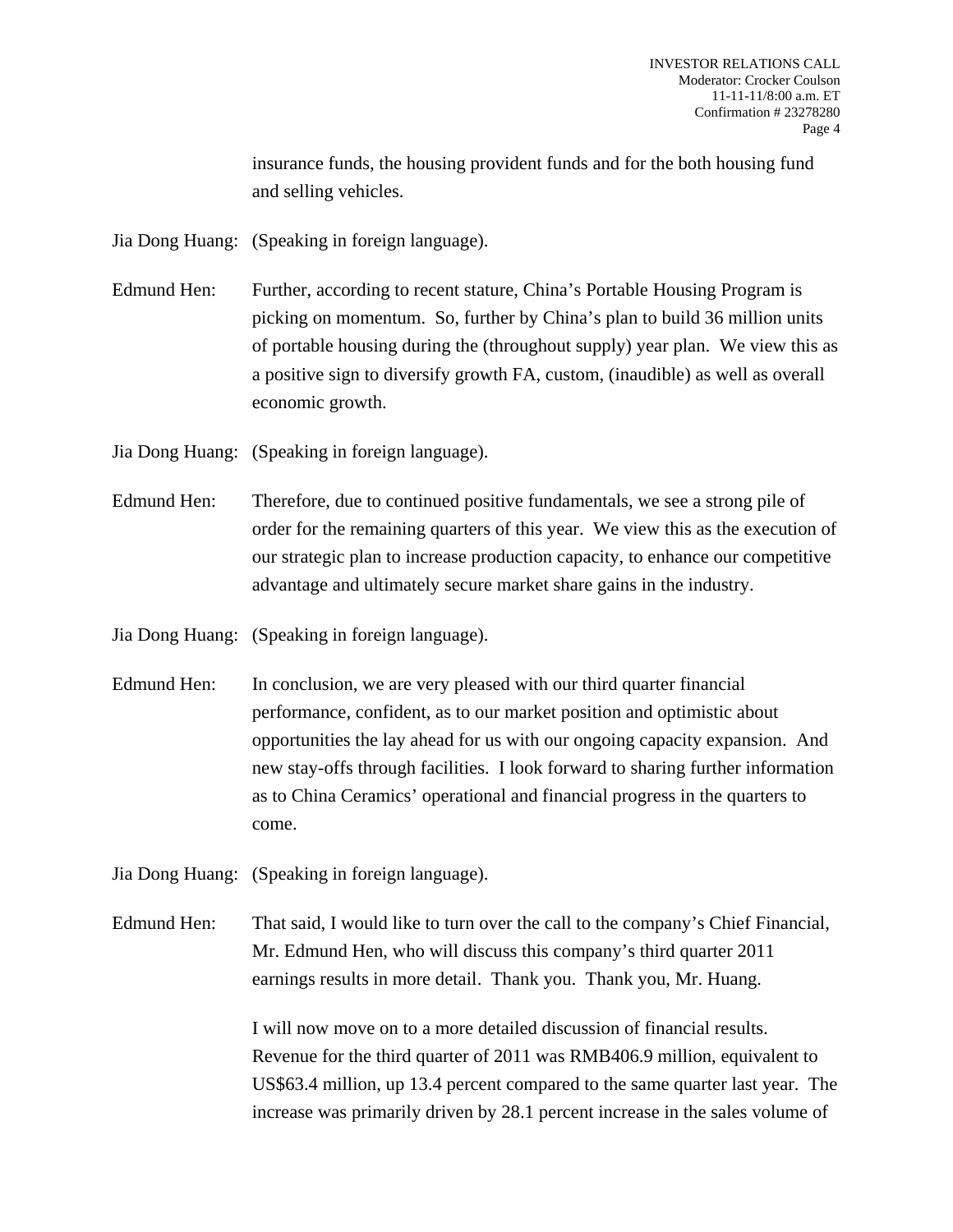ceramic tiles to 14.6 million square meters from 11.4 million square meters in the same period of last year. We were able to increase our volume due to increase the production capacity and a Hangda facility together with our (Pro-S) capacity from the Hangda Lee facility both are which, operate at full capacity during the quarter.

 Gross profit for the third quarter of 2011 was RMB419.1 million or US\$18.6 million up 27.5 percent from the last year. Gross margin was 29.3 percent compared to 31.8 percent for the same period last year. The decrease in the gross margins was due to higher production costs as we are (floating) in the higher material and higher labor costs.

 To further explain this decrease in gross margins, there has been a general increase in the company's raw material cost over the last year. For example, one of our major raw materials, clay has strenuous price increase, 8.6 percent in the third quarter versus to the comparable year ago quarter. Coal, our second major raw material inputs increased 9.8 percent in price in the current third quarter from the year ago quarter.

 Other production process has increased yield for the year as well, including glazing up 6.8 percent, coloring up 6.5 percent, as well as a three percent increase in FA labor cost as compared to the year ago period. All these materials and labor costs contribute to the decline in the third quarter's gross margin as described.

 However, in order to address this issue, from time to time, we consider our ability to raise our selling prices as cost grounds of such increased cost. The company historically has enabled to increase its average selling prices each year, in the first quarter of the year and last years' currency plan. We plan to increase our selling prices once again in the first quarter of 2012.

 Profit before taxes, for the third quarter was RMB102.3 million or US\$15.9 million up 19.8 percent on the comparable period last year. The year-overyear increase was a result of high revenue, though somewhat offset by higher production, selling and administrative expenses as discussed earlier.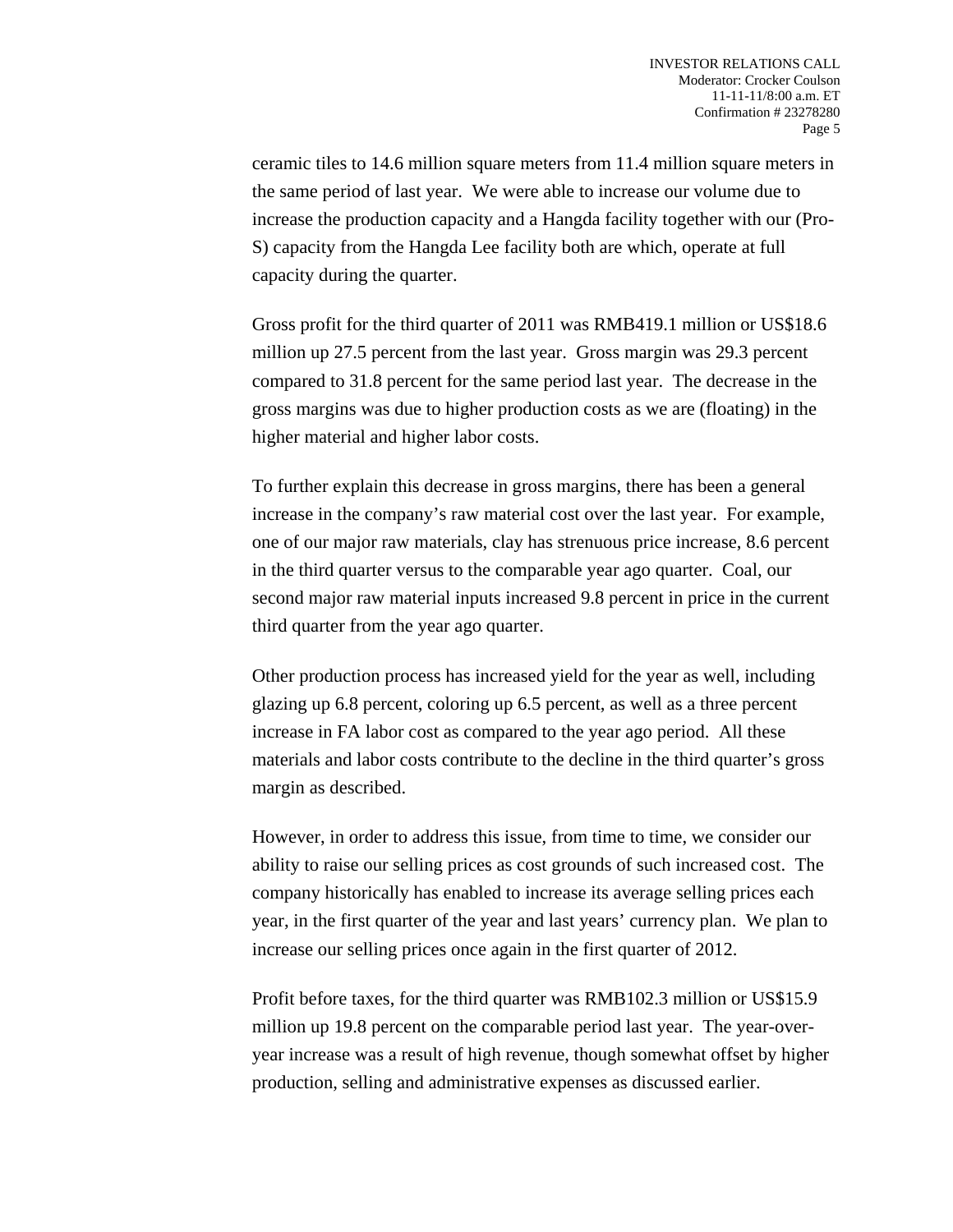Net profit for the third quarter 2011 was RMB75.8 million or US\$11.8 million, up 19.9 percent from the comparable period in 2010 resulting from high revenue though offset by higher production, selling and administrative expenses.

 Now, on cap net profits, which should exclude the sales, share based compensation expenses was RMB78.2 million or US\$12.1 million, up 23.5 percent year-over-year. Earnings per fully diluted share were RMB4.16 or US\$0.65 for the third quarter of 2011 down.

 Diluted EPS for the third quarter of 2011 were (inaudible) using at 10.3 million shares while diluted EPS for the comparable period a year ago was (inaudible) using 11.1 million shares.

 Now, on cap earnings for fully diluted share, which excluded the federal share based income compensation expenses was RMB4.29 million or US\$0.67 compared with RMB5.69 or US\$0.84 in the same period in 2010.

 Turning to our balance sheet, as of September 30, 2011, we had a cash of RMB48.5 million or US\$7.6 million as compared to RMB263.5 million or US\$39.9 million at the end of last year. Cash was spent on capital expenditures to purchase of new pills and production lines to replace older manufacturing increments at Hangda as well as the continuation of phase II construction, and handling during the nine months of 2011.

 As of September 30, 2011, we had an inventory turnover of 78 days compared to 73 days as of December 31, 2010. Our receivables turnover was 95 days and the payable turnover was 79 days. (Cramus brokering), were RMB195 million or US\$30.6 million up from US\$14.7 million as of the year end. The increase in (Cramus brokering) was for working capital and providing a better cash position in lights of capital expenditure with (Cramus).

 Capital expenditure for the nine months ended September 30, 2011 were approximately RMB277.8 million equivalent to US\$58.2 million, of this amount approximately RMB155.3 million or US\$23.9 million was related to the Hangda facility.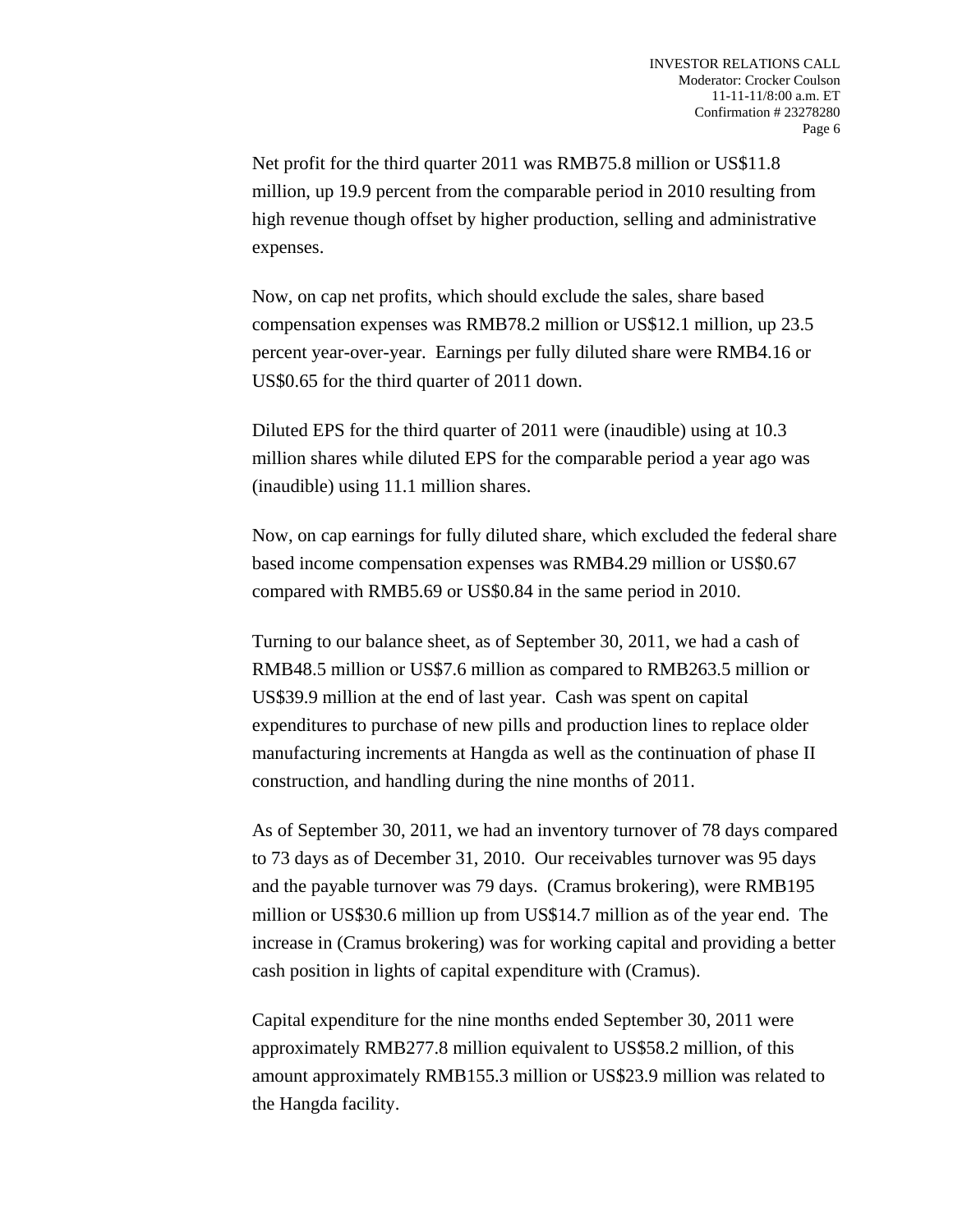RMB170.5 million or US\$26.3 million was related to Phase II of the Hangda Lee facility and RMB52 million or US\$8 million was related to Phase III of the Hangda Lee facility which was part of the company's 2012 expansion plan. The company is currently in the process of revealing and updating its capital expenditure plan for fiscal year 2012.

 Our cash flow from operations combined with our cash balances and bothering capacity to be sufficient to meet the remaining capital expenditure requirements of the production capacity expansion associated with the Hangda Lee facility.

 Moving on to our outlook, looking into the future, the company's backlog of order for the reference in the fourth quarter of 2011 is approximately US\$54.2 million, but the same time a year-over-year growth rate of 26.6 percent compared to the fourth quarter of 2010. The expand in sales volume, in the fourth quarter of 2011 is approximately 12.5 million square meters.

 Our marketing position continues to be secured. Soon after we were what one of the China's 500 most valuable brands, in September we were awarded one of the top 100 fastest growing enterprises for China building materials and the top 500 enterprise by the China building material price mentioned in association. Once again, this demonstrates our excellent brand recognition the press on with the marketplace and which enable us to maintain pricing power with our customers.

 We are confident as to the continued demand for our building materials products given our focus on Tier 2 and Tier 3 cities. And as (Huang) mentioned in his opening market, we noted that our portable housing spurred by the (capital) and user stimulus material compared to product housing properties and can be used as immune to sustain and grow in product of our GDP.

 Finally, we said that the new capacity at Hangda and the Phase II of Hangda Lee ran up to full utilization within two to three months of completion. And we look forward to seeing additional products and marketing developments in tandem with our successful capacity expansion program.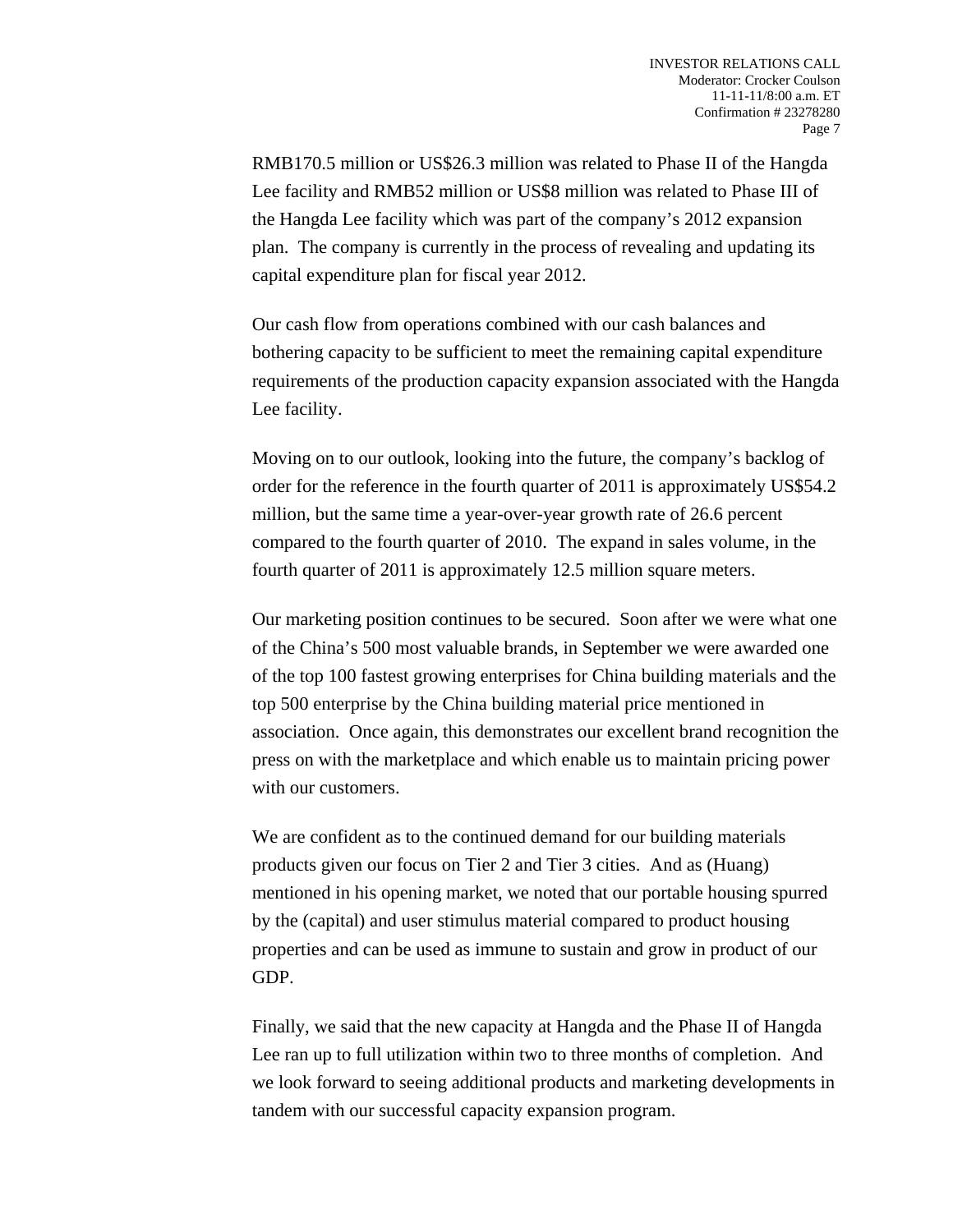With that, we'd like to open up the call to any questions pertaining to the quarter and the company's performance. Operator?

Operator: Thank you sir. At this time, I would like to remind everyone, in order to ask a question, please press star then the number one on your telephone keypad. We'll pause for just a moment to compile the Q&A roster. Again, in order to ask a question, please press star, one. As a reminder, to ask a question, please press star then the number one on your telephone keypad.

Crocker Coulson: Operator, we have three people in queue, maybe we can start with those.

Operator: Your first question comes from the line of Michael Shelton with Clear Harper.

- Michael Shelton: Good morning everyone. Edmund, I've just, I was curious about your outlook, it looks like it's sequentially down despite the capacity expansion. Is that just a seasonal thing or are we seeing some slowdown in your markets, you know, it has been widely advertised construction in China?
- Edmund Hen: That's slowed down. But for further secure the completion of our new production lines, we just need more inspections through our production line. And I guess we will soon be completed, I mean the Phase II or Hangda Lee. And after completion we will still have 72 million square meters of ceramic house by the end of this year.
- Michael Shelton: OK. But so then, your Ford sales forecast declining from you know, almost 15 million square meters to 12.5 million square meters for the quarter, that's to do – just bringing Hangda Lee back on line, is that right, is that what I'm hearing?

Edmund Hen: You mean the fourth quarter backlog number of which?

Michael Shelton: Yes, the backlog and sales forecast yes.

Edmund Hen: And also, we are changing our cotton mix. We are selling some higher priced products into cotton mix so that we do not need such high volume of the ceramic tiles according to the average selling price.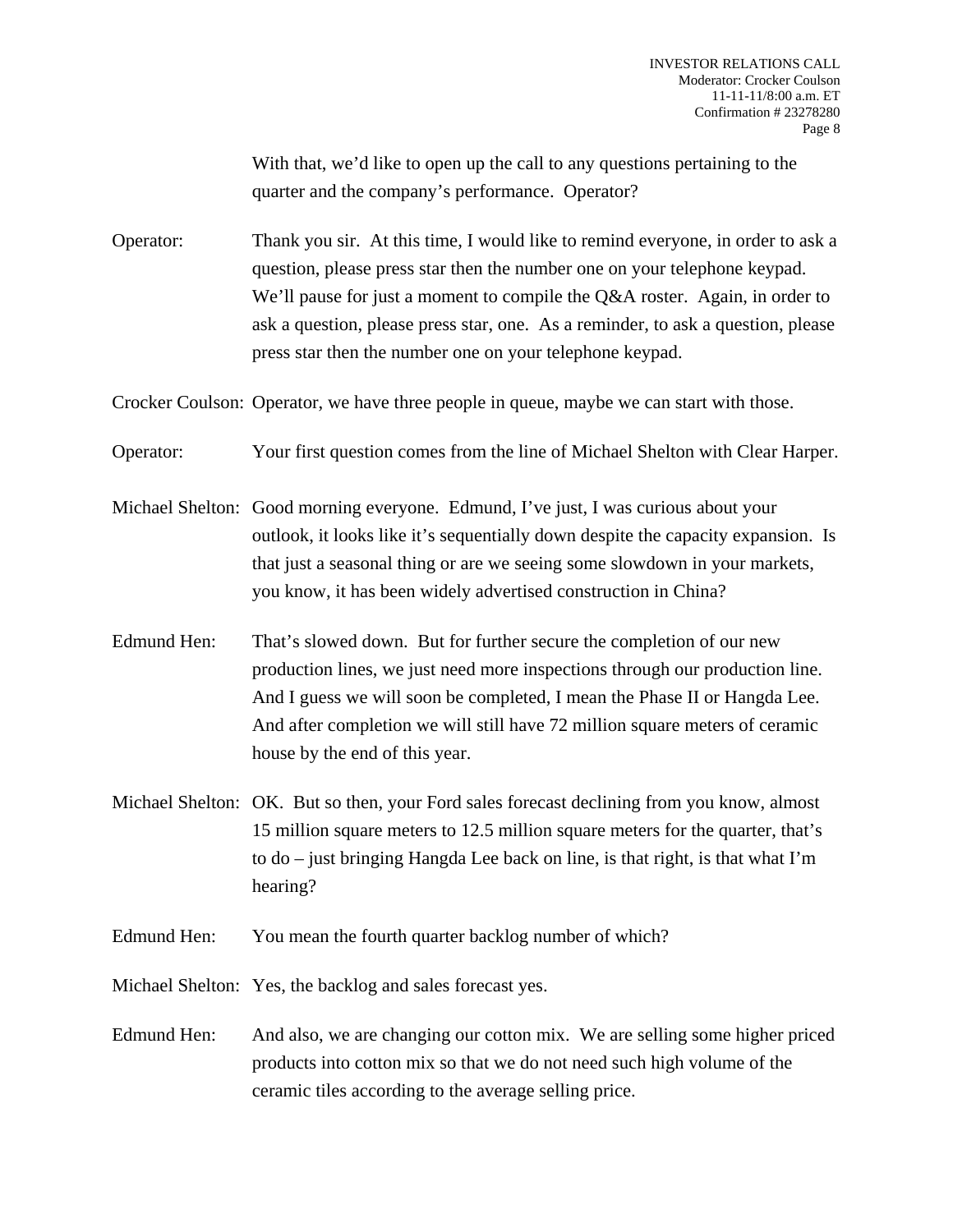Michael Shelton: OK.

- Bill Stulginsky: This is Bill Stulginsky, I just needed to clarify a bit. The 12.5 increase was for both backlog as of September 30, 2011, is that correct?
- Edmund Hen: Yes, yes, correct.
- Bill Stulginsky: And as I spoons, I think the orders that will be booked and delivered during the fourth quarter.
- Edmund Hen: Yes.
- Michael Shelton: OK. But I'm looking at your sequential backlog, in other words, at the end of, on last quarter's call, you've projected 14.6 million square meters to be delivered. And as for the fourth quarter, you're down to 12.5 million square meters?
- Edmund Hen: And also the fourth quarter is the winter season, normally it's the low season for the year.
- Michael Shelton: OK, so OK. You really, you're not really seeing a slowdown in your business related to, you know, the overall construction situation.
- Edmund Hen: No, we do not see any slowdown. We still found a backlog and requirement is risk drawn.
- Michael Shelton: OK. And then, my other question was just, you know, on the margin compression that you're seeing and you mentioned that you think you'll be able to recover those margins when, I guess, you're going to change prices in the first quarter. But can you give us some insight, I mean, what happens I guess, everyone, no one's prediction inflation to come down or predicting disinflation in China. How do you, are you at risk for the whole, you know, the cost inflation for the whole year. I guess, you set prices in the first quarter and then, are you putting yourself kind of at risk for cost inflation for the whole year until you can reset them again and the following at the beginning of the following year?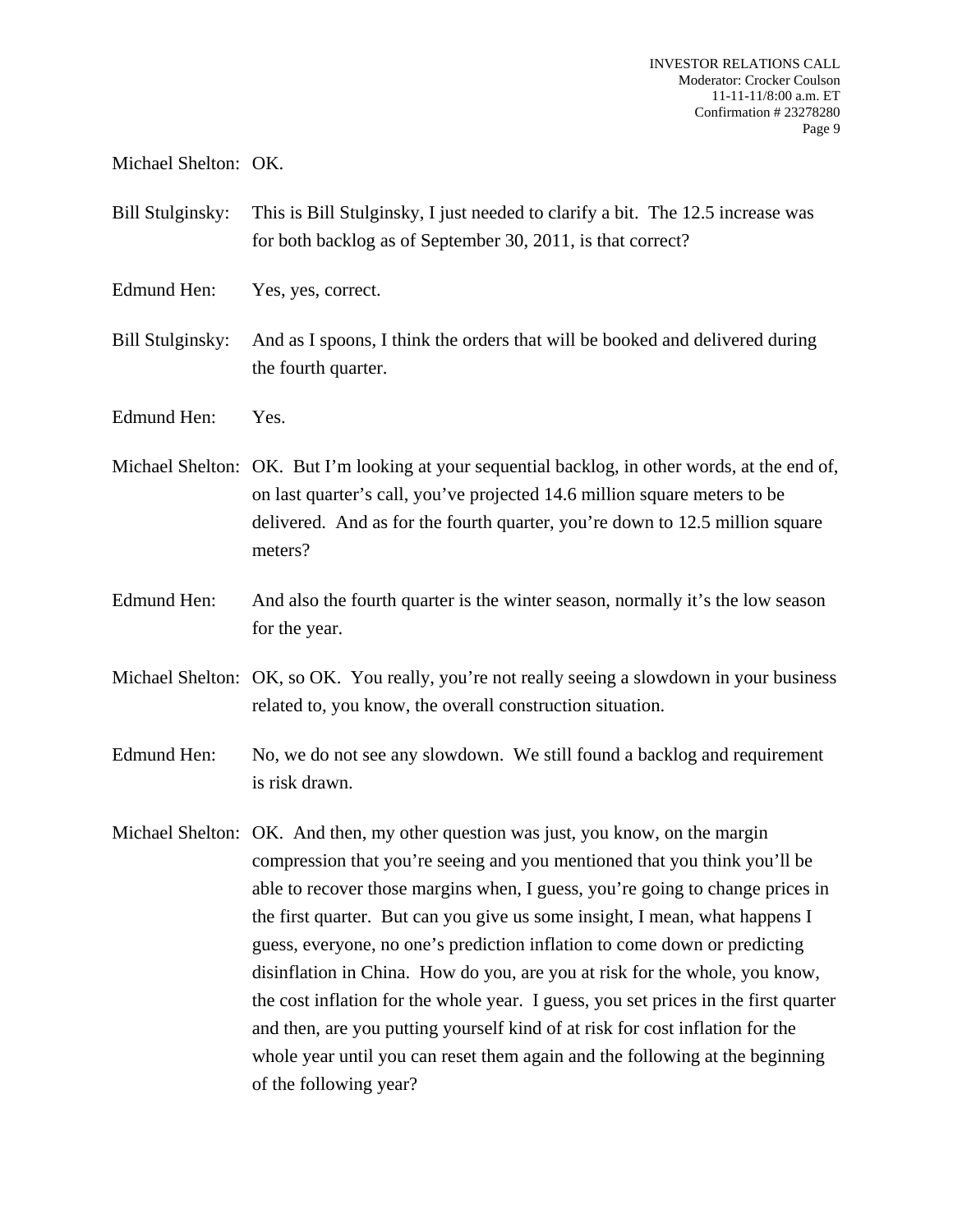Edmund Hen: Historically, we normally increased our selling price in the first quarter every year. So, that we estimate the inflation for the whole year so that we can actually come from order cost inflation for the whole year.

Michael Shelton: I see. OK. OK, thank you. Congratulations on another great quarter.

- Edmund Hen: Thank you.
- Jia Dong Huang: Thank you.
- Operator: Your next question comes from the line of (Peng Quasu) with Roth Capital Partners.
- (Peng Quasu): Hello, good morning. First, congratulations on another good quarter. So, my first question is on your capacity. So, as management mentioned is that by the end of this year as a total capacity will reduce 82 million square meters, up from 42 million square meters in the beginning of 2011. So, my question is with such a big jump in the total capacity. So, can you elaborate on your business development initiatives to increase sales volumes accordingly and maintain a high utilization rate going forward in 2012?
- Edmund Hen: Yes, first of all, we are adding new (descriptive) every year. And for example, at the beginning of this year we increased three (descriptive) at the same time, we normally we're new (descriptive) by at the beginning of the year. And we announced to the public to this topic once we confirm with new (descriptive). And also, we're negotiating some new direct sales to directly to the developer in China. And also, we announced that once the contract is concluded. And at the same time, we are seeking to new opportunity to export our product overseas by specialty like the new market (inaudible). And we see a lot of demand from this part of the world also.
- (Peng Quasu): OK. So just a quick follow-up question, so, for the direct sales to real estate developers, so, how much sales volume do you see will come from this channel in 2012?
- Edmund Hen: In 2012 we currently we estimate we have about 13 percent of our sales are from the direct sales from the real estate developer. In 2012, we believe we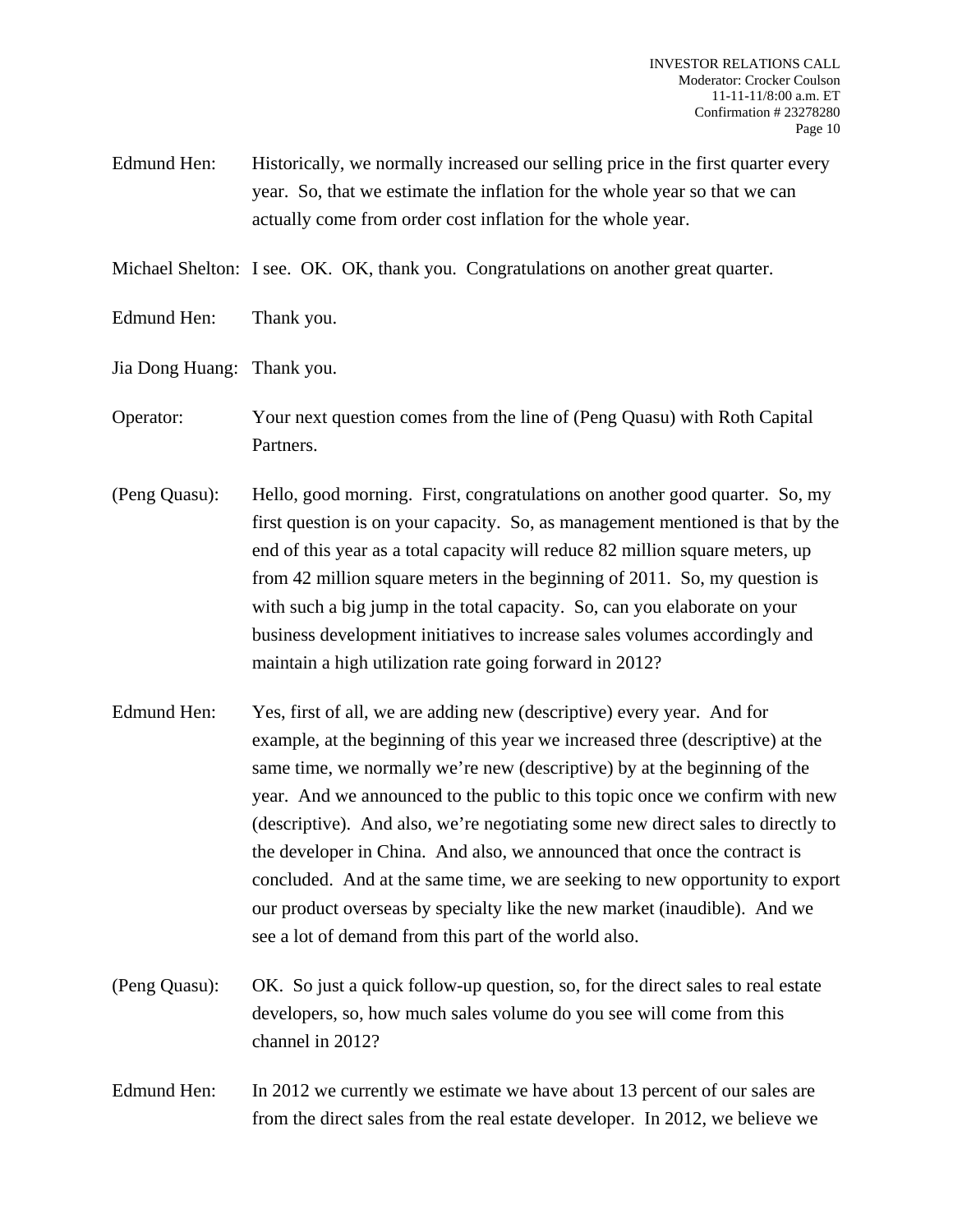can have about 15 percent to 18 percent range of the total revenue from the direct sales from the real-estate developers.

- (Peng Quasu): So, 15 percent to 16 percent range right?
- Edmund Hen: 15 percent to 18 percent.
- (Peng Quasu): 15 percent to 18 percent, sorry. OK, 15 percent to 18 percent, good, OK. So, another follow up question is on your overseas market. You mentioned that exploring our overseas opportunities is also very important strategy for the China Ceramics. But I heard is that earlier in this year, several countries have proposed to file our entire dumpling investigations against China produced indoor ceramics so, because that is indoor ceramics, not related to your outdoor ceramics. But I want to know that how do your management see the potential impact on your overseas market of business?
- Edmund Hen: Yes, I think such impact pass is a subject to European countries. And other parts of the world, (inaudible) some of these countries do not have any – they only have a small amount of the import for the Middle East countries. So, also the South East Asia for they are under strong development, also one of our target to sell our product to such countries.
- (Peng Quasu): OK, OK. So, again, how big was the overseas market (allowing) in 2012?
- Edmund Hen: Right. Currently we have approximately seven percent of the revenue from the open space. And we think in 2012, the sales will be still within about 10 percent but it is more than seven percent.
- (Peng Quasu): OK. So, is it from about seven percent to 10 percent from overseas market?
- Edmund Hen: Yes.
- (Peng Quasu): OK, OK, that's excellent. My last question is regarding your Hangda Lee facility. You know, I've asked that before, you will have a big capacity increase in 2012. And most – so your capacity addition will come from your Hangda Lee facility. So, we know Hangda is very famous in China. But relatively speaking Hangda Lee is less implicit in China market. So, with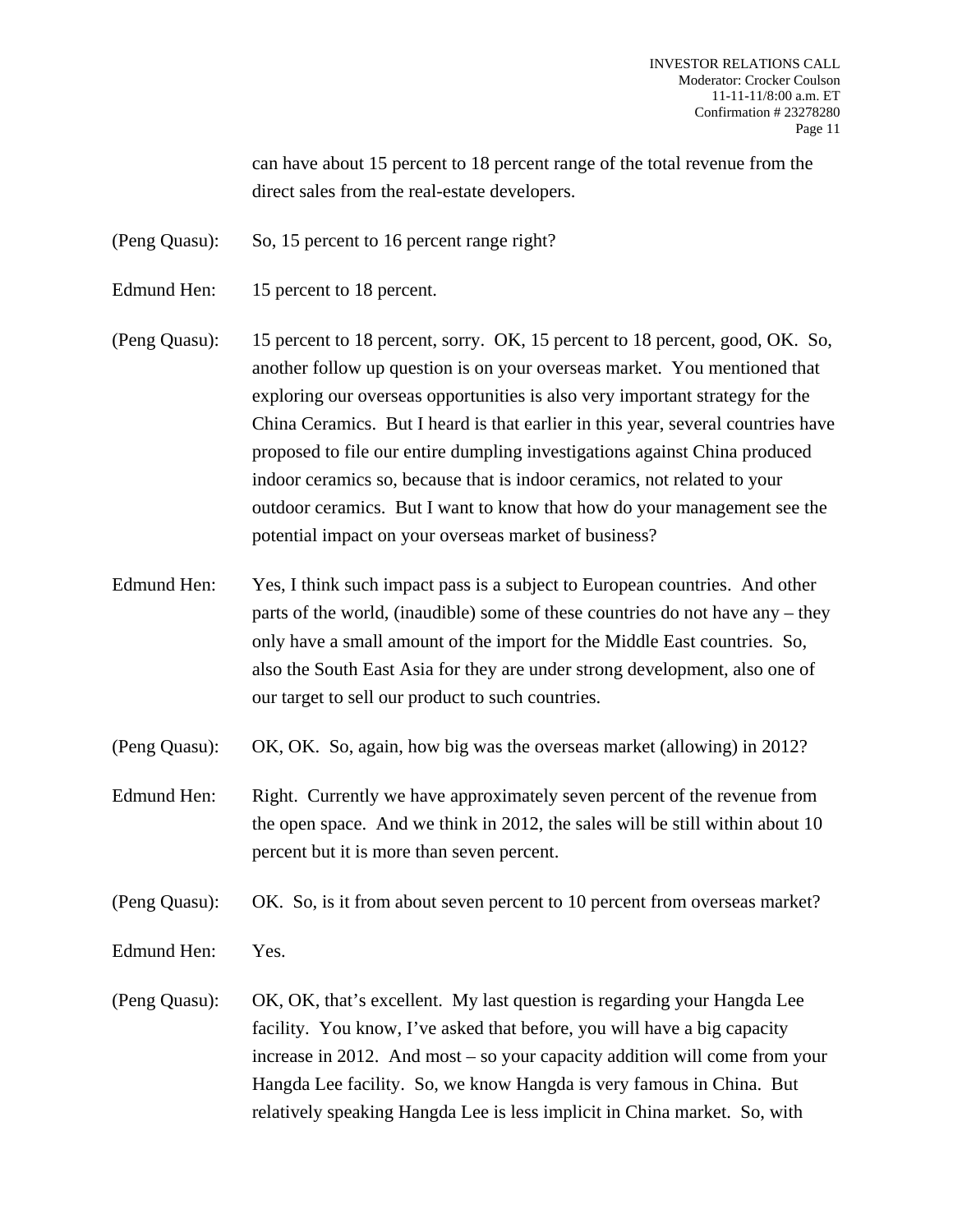such a big jump in Hangda Lee facility, so what specific actions will you take to ensure us that sales volumes at Hangda Lee facility will be (inaudible) Hangda facility?

- Edmund Hen: Yes, when the Tenneco requirement is much sure, Hangda Lee will produce more products for Hangda brand. And now we are also developing the new brand such as Hangda Lee et cetera. At the same time, we also produced top class of the ceramic tiles by Hangda brand in Hangda Lee factory. So, by 2012, we expect more products beyond the branding of Hangda from Hangda Lee.
- (Peng Quasu): OK, OK. So, my last question is a follow-up question from under the listener, so, regarding your gross margin. So, going forward should we expect gross margin in the level of 29 percent or we should expect gross margin to rebound back to 31 percent range?
- Edmund Hen: I think that we will rebound to 31 percent range.
- (Peng Quasu): OK.
- Edmund Hen: In the next quarter.
- (Peng Quasu): OK, OK, cool. Thanks very much. So, that's all my questions. Thanks for taking my questions.
- Edmund Hen: OK.
- Operator: Your next question comes from the line of Chris White with Green Capital Management.
- Chris White: Yes. Edmund, just I wanted to let's say when you're at 72 million square meters. And assuming no additional expansion or CAPEX, what would be the maintenance CAPEX for Hangda and in Hangda Lee in on an annual basis you think on 72 million square meters?
- Edmund Hen: And just still will be around five percent to seven percent of our cost of goods for the maintenance cost. And currently the maintenance cost is around 6 percent of the cost of sale.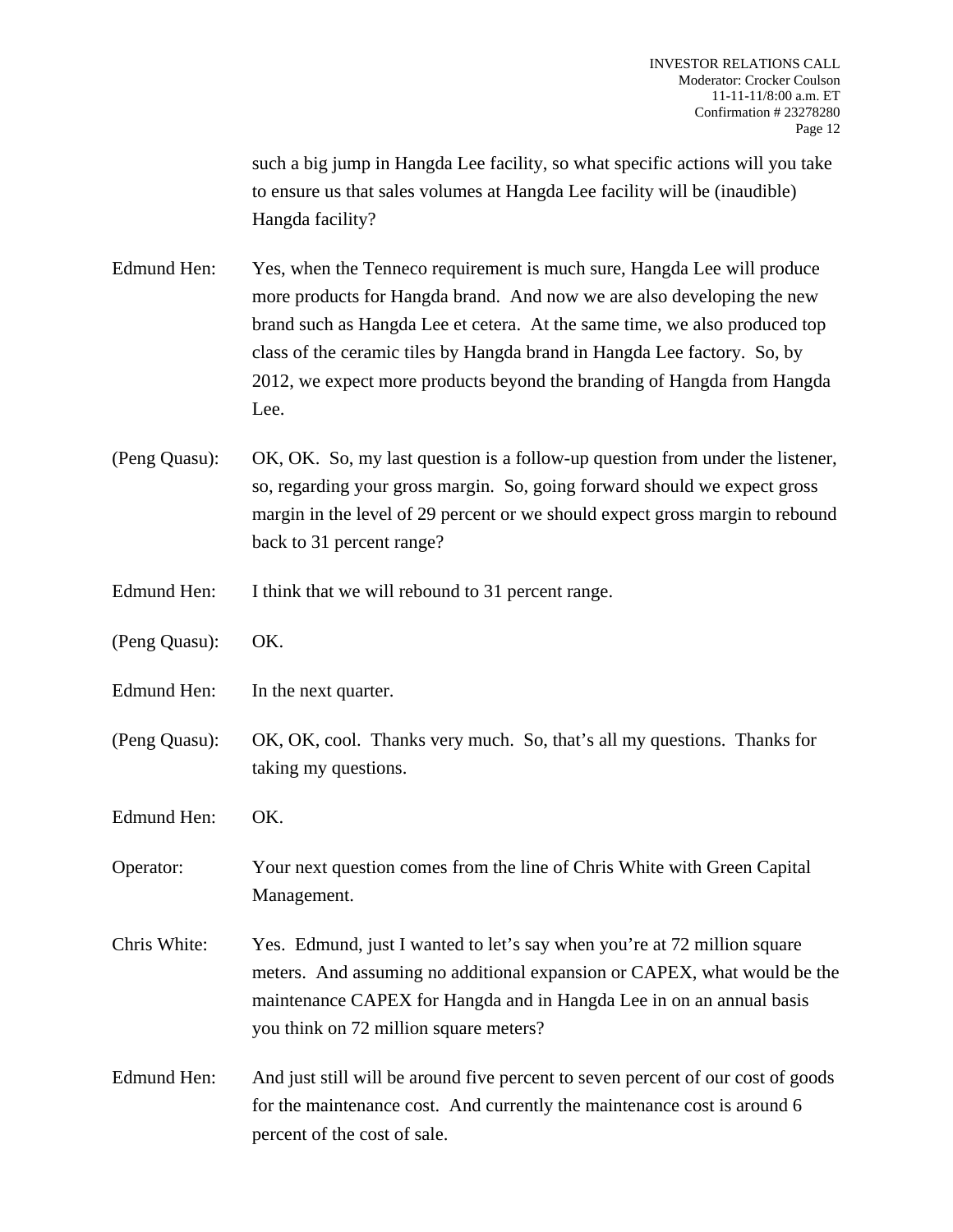- Chris White: And so, I mean, thinking about Hangda and Hangda Lee, you know, one plant is obviously, you know, newer and perhaps more efficient. Should we expect greater EBIT, what should we think about as EBITDA margins between the two facilities?
- Edmund Hen: That, we approximately they're seeing because Hangda has just finished with improvement during the year. And the EBITDA, you know, EBITDA level compared to Hangda Lee, we are approximately the same plus the increment depreciation will come to about same rates for both of the plant.
- Chris White: And then, just a quick question. I hear that Bill's on the call. But you know, with a lot of the CAPEX going into the background here in the near future. How does the management and the board think about returning some of the free cash flow to shareholders and some from a dividend program. And where are you at when you're thinking on that?
- Edmund Hen: We will consider the such program at this capital expansion has completed. And also the cash stop generator from the operations. Yes, but this will be – probably will be later or next year or even in 2013, probably….
- Bill Stulginsky: And this is Bill, if I could jump in, a good question. By the end of this month, the management and the board will be coming together with this finalization of the 2012 budgets both for operations, CAPEX and as a result in cash flow. And we will together determine the best use of the available cash in 2012 and it remains to be seen as to how that cash will be deployed. So, I think that it is something that management and the board, continues to consider. And the awards we finalized for 2012 budgets make sure we look at the best use of the available cash.
- Chris White: Yes. And I think you know, obviously that's appropriate and you do get a very high return on capital. I suppose I have somewhat of a concern as the shareholder when – in a way to differentiate yourself from other Chinese, U.S. listed Chinese companies. Perhaps it's more prudent to say there is an allocation in a percentage of free cash that should be allocated to a dividend program in an effort to differentiate yourself. So, you know, typically, you know, companies that get a return on capital like you guys, you wouldn't do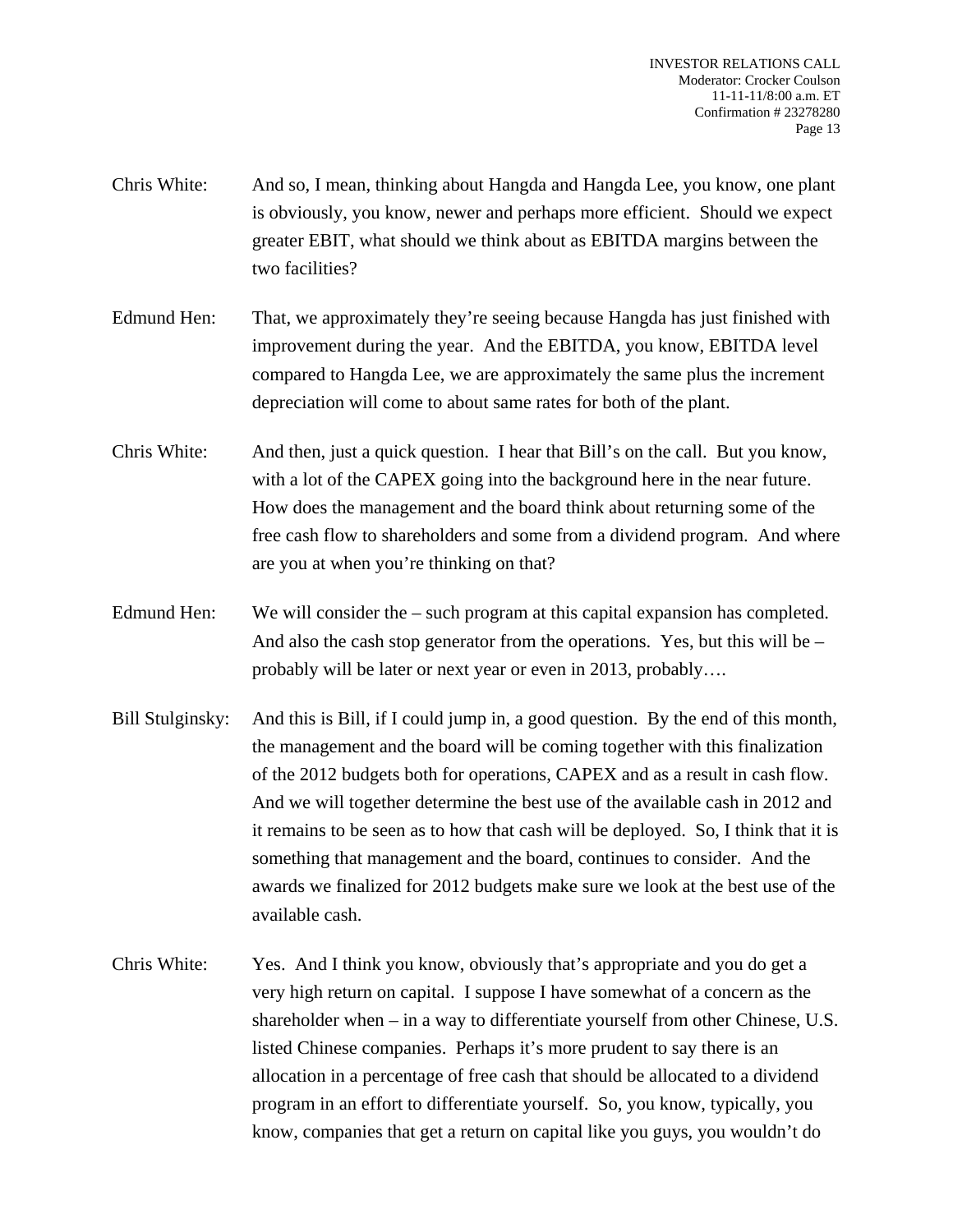that. But I think perhaps these circumstances are a little bit different than, you know, and probably you know takes some thinking out of the box. But congratulations on a good quarter and we look forward to following you guys.

Edmund Hen: Thank you.

Operator: Your next question comes from the line of John Howell with Howell & Associates.

John Howell: Good morning and congratulations on beating analyst's estimates this quarter. I've got a couple of questions. Back on October 14, a notorious China small cap short seller by the name of Geo Investing, decided to come out with a preliminary report on China Ceramics. And it seemed to be rather favorable. They did save the time that they were going to present some more questions to the company. And my question is have they presented those questions and if so, have they been answered. And does the company feel comfortable in meeting analyst's earnings per share estimate in 2012, was \$3.29. Thank you.

Edmund Hen: Yes, Bill, can you help on this question.

- Bill Stulginsky: Yes. On Geo Investing, let me turn back to our offense with (Coulson). I don't recall at the moment there being any follow-up questions I've had to circulate. And is that fair David?
- Crocker Coulson: Not that I've seen. I haven't seen any follow-up questions from Geo Investing. And there was a press release going out to address some other issues early in the week, last week.

Bill Stulginsky: Right, right. Those were some of the initial reports.

Crocker Coulson: Right, right.

- Bill Stulginsky: Not so many insolvent questions. So, through our collective knowledge, I believe it's fair to say we have not received any questions at this stage. And then, Edmund, the remaining question was on the 2012 earnings per share estimate.
- Edmund Hen: Can you repeat your question on the earnings per share?